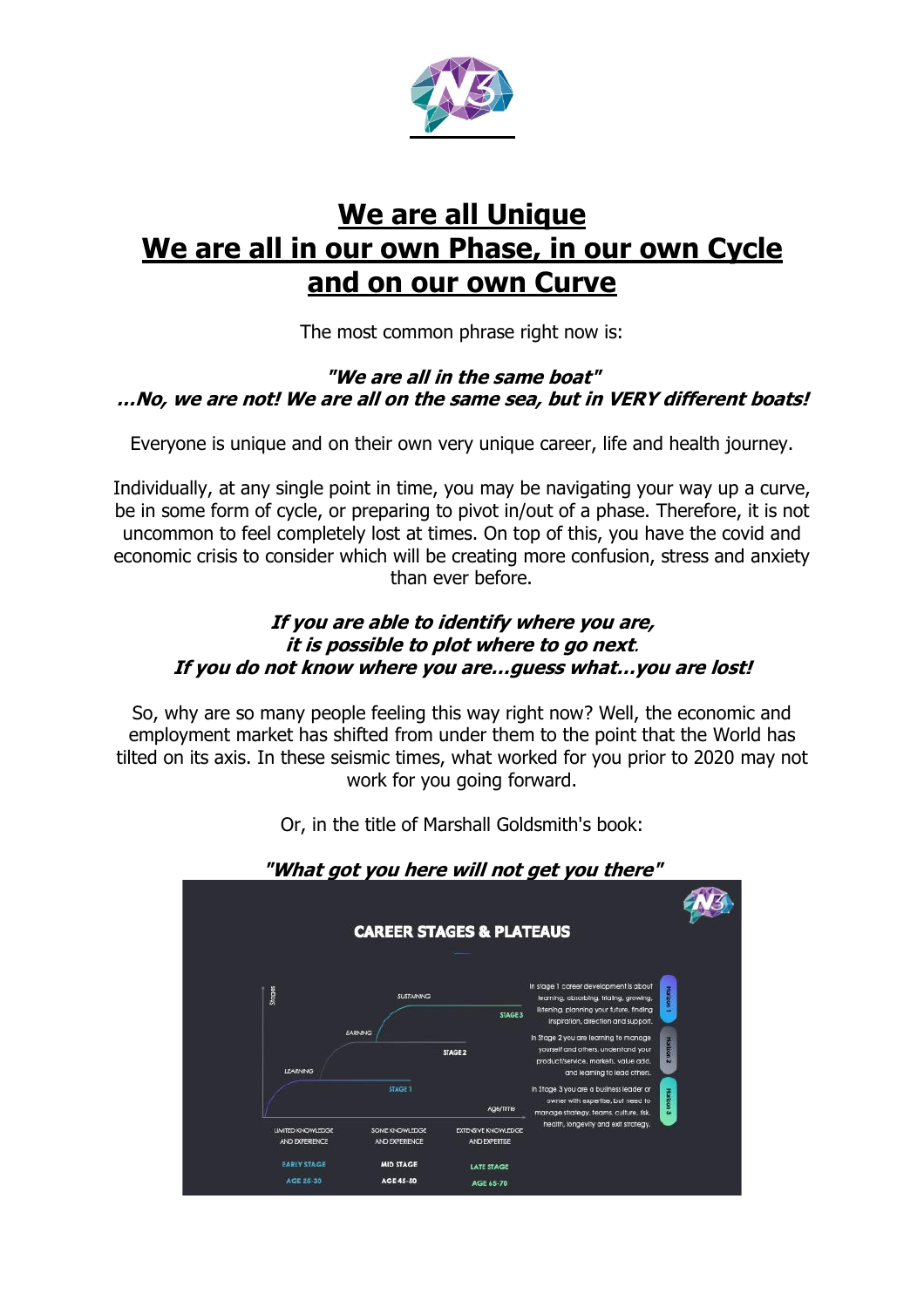

## **Phases – Learning to 'Leap'**

## **3 Life Phases - Learn, Earn, (burnout) Return**

### **Phase 1: EDUCATION - Learning**

There are normally 3 distinct phases in your life. The education phase, which is around the age of 5 to 25, is all dependant on where you were born, grew up, went to school, parenting, religion, high school and university. It is where you were largely spoon fed information on what to do, how to think and was based on relatively limited choices and viewed through a limited lens. It is the nurture added to the nature elements of what you were born with…or maybe it is the nurture versus the nature…

### **Phase 2: GROWTH - Earning**

This is when you leave education and embark on a job and career largely based on education and what you experienced and were taught in Phase 1 - as mentioned above, a relatively narrow field and perspective. Phase 2 lasts about 20 years from 25 to around 45. In phase 2 you start climbing that career ladder or curve to get to the next level. Whether it be income, promotions, prospects or opportunities, you get given more and are ideally rewarded with more, the more responsibility you take on. It is during this phase that you tend to forget about education and may well also marry, have children and settle down.

NB: The end of this phase often results in burnout, a health event, (mid-life crisis!)

### **Phase 3: SUSTAIN: - Returning**

Towards the end of phase 2, age 45 to 50, your career may stall or stagnate, or you feel that things are just not going as quickly as they were. You may not be progressing anymore, growing intellectually, or have any energy or prospects left. More often than not, this phase also means that you have normally produced children, therefore your primary reason and role for existing (i.e. the extension of the species) is complete. You start to have minor or major health issues and you suddenly become very aware of your own mortality for the first time. Phase 3 is followed by a final 20 year period of stagnation, failing health and performance towards retirement.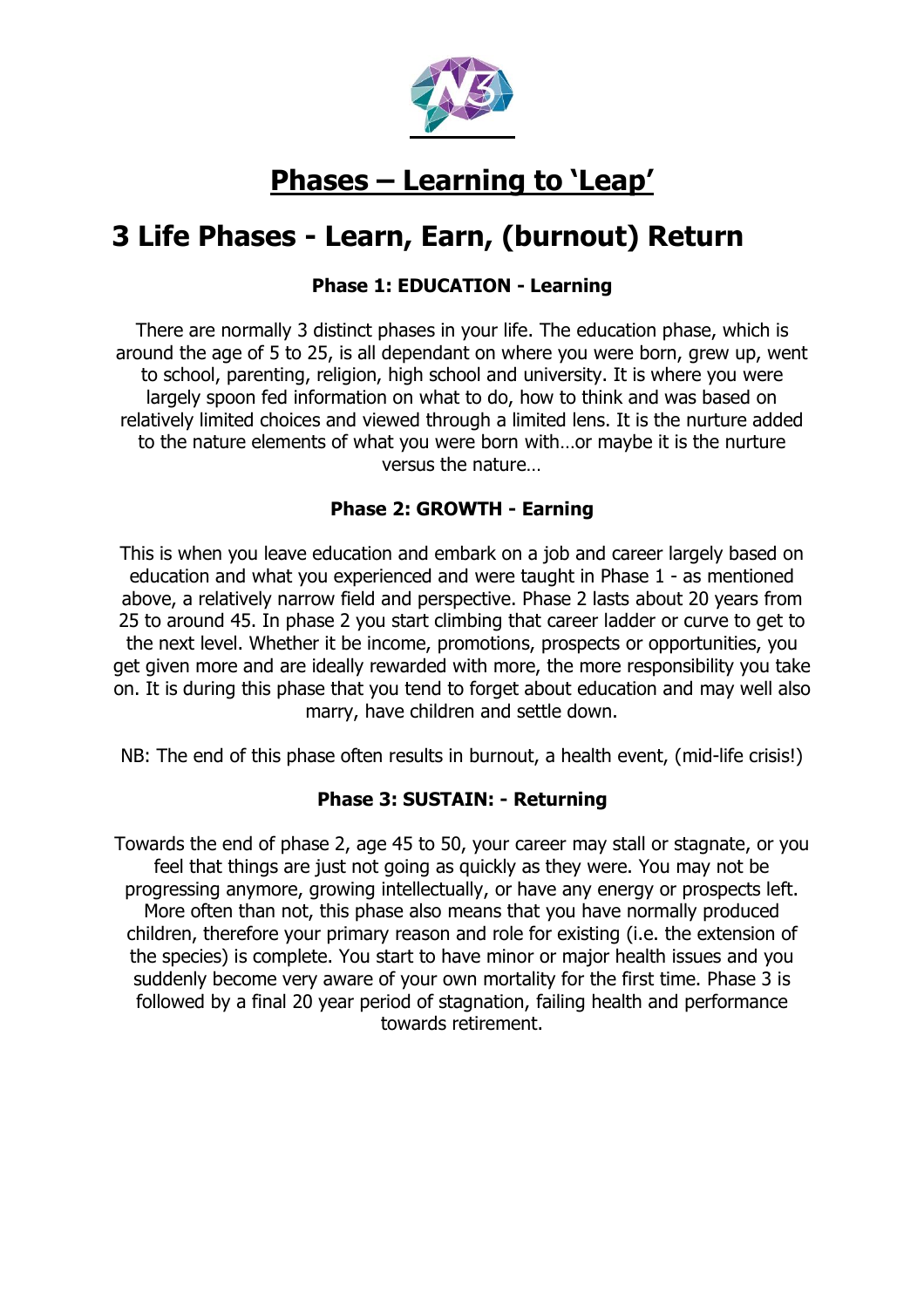

### **Why does this matter?**

Through 20 years of research applied expertise we know that medical, neurological and physiological changes impact how we feel, think and perform. For example, falling testosterone levels in men and the menopause in women, means our bodies and brains start to function differently and slow down. Men lose their ego, sense of direction and confidence, whilst women often feel empty and may have a new sense of freedom having brought up children. Mental and physical health concerns are heightened.

### **Depending on which Phase you are in right now, this period will feel very different**

Aged 45-50 is when men and women are meant to be at the height of both their personal and professional accomplishments, but they often feel that they have been a little 'cheated' and life and work does not have the same rewarding feeling as they anticipated. They feel they are running out of time.

**You have worked so hard to navigate this far and through all of the challenges of life, work, career and family; you have neglected the three things that will matter going forward: yourself, your development and your health**

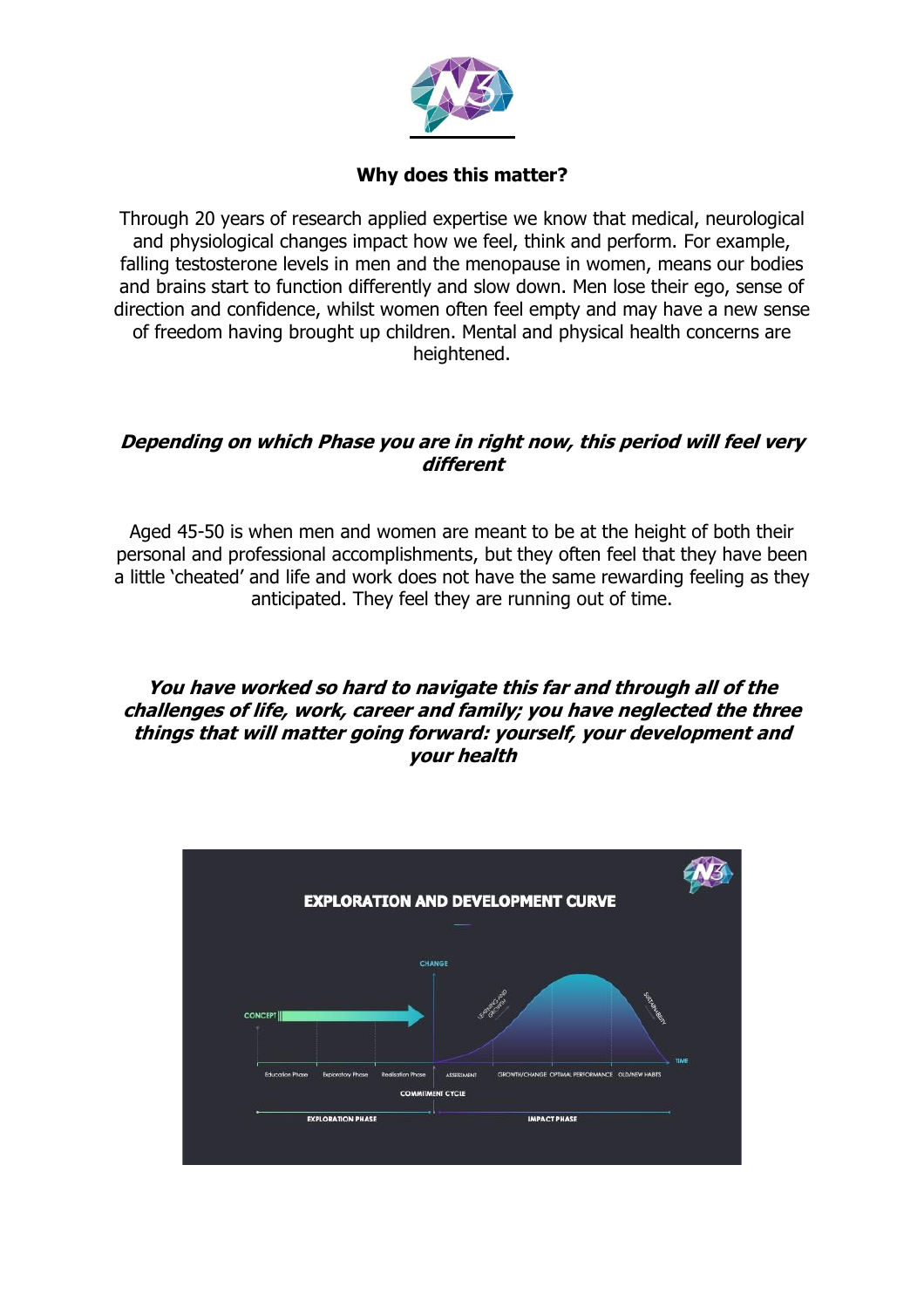

# **Cycles - Learning to 'Ride' and 'Swim'**

We also all work in cycles. So how does this impact your life, career, health and journey? Do you have a cycle? Do you know how long it lasts?

Think of it in the case of Phase 1. As a child you pick up a new toy, you are excited, curious, challenged, even apprehensive. You want to learn all about it, see what it can do, play with it and it is your NBF! You become attached to it and then, one day, it breaks and lets you down, so you discard it, get bored of it and move onto the next toy. If it is lego, a computer game or sport, you practise, you fail, you fall. You get up, you try again, you get better, you get good.

None of us are born with the ability to ride or swim. We are taught it, we practise harder and harder, we crack it and then we master it. Eventually, you do not have to think about how to swim or ride a bike, it becomes second nature. Your education is the same - you know nothing, you pick up the basics, you find you are good at some subjects or sports and not others. You discard the ones you do not like (i.e. not good at) and focus all your energy on what you like, you grown and learn, practise and then master it.

In Phase 2 it is the same pattern in work. You get a job, you are excited, nervous, curious, and challenged. You have a plan. You learn all about it, immersing yourself in the job, it becomes you life, your friendships and relationships, you compare yourself, you compete, you learn and grow. Then one day it breaks, or you stall, you do not get the pay rise or the promotion even though you worked hard, you get hurt, let down. So you discard it, you get another job and start again in a new role.

### **Vision <sup>+</sup> Strategy <sup>+</sup> Mindset <sup>+</sup> Skillset <sup>+</sup> Energy <sup>+</sup> Sustainability = Mastery**

What is happening in these cycles is essentially human nature. We call it 6 steps to Mastery. When you acquire anything new it is full of novelty, intrigue, challenge and opportunity.

> You want to get good at it **(Vision)** You have a plan and a focus **(Strategy + Mindset)** You acquire the skills you need **(Skillset)** You give it your energy, passion and drive **(Energy)** And you are motivated to keep going **(Sustainability)**

As you go from low competence to high competence you get a dopamine reward from your brain, you get addicted to growing, learning and winning as you eventually master each toy, game, role or sport.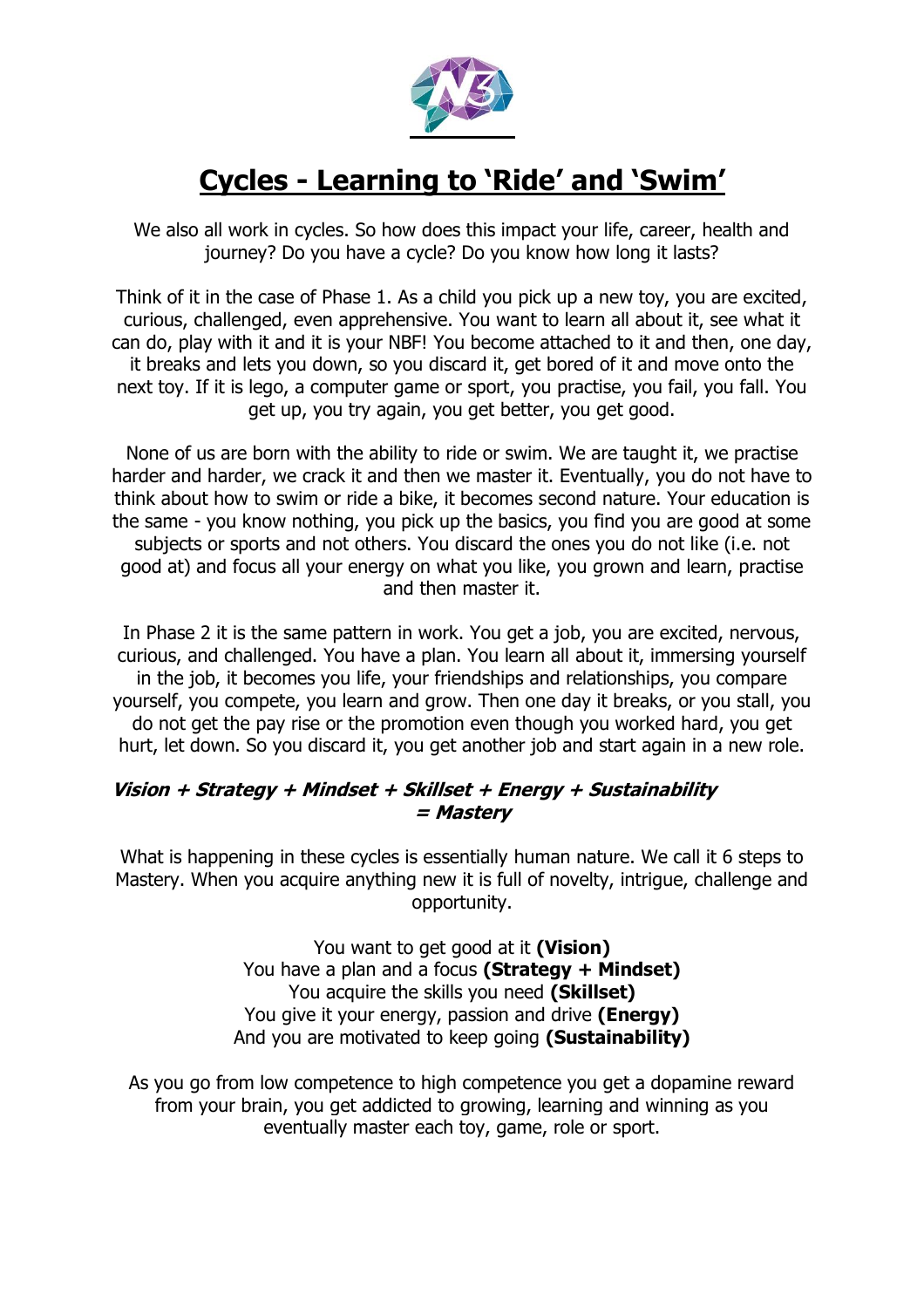

It is a natural cycle of human endeavour to climb the curve and conquer until there is no challenge left. We all have cycles of challenge, learning, growth, mastery and then boredom.

### **In your life, career and health, you have to learn how and when to ride the cycle and when to swim with or against the current**

# **Curves – Learning to 'Climb'**

These phases and cycles make up your curve. A curve, by definition, is not linear. It is not a straight line of success and growth. There are ups and downs and therefore it is a curve. You cannot and should not compare your curve with anyone else's.

Consider your own curve. Where are you on that curve? What shape is it? Normally, a curve flattens out and becomes horizontal before heading downwards. When is it time to get off, get out of your cycle into a new one and head up the curve again?

What is critical is to know what phase you are in, where you are in your cycle and when and how to pivot from phase to phase and cycle to cycle to keep your curve on an upwards trajectory which will keep you on track.